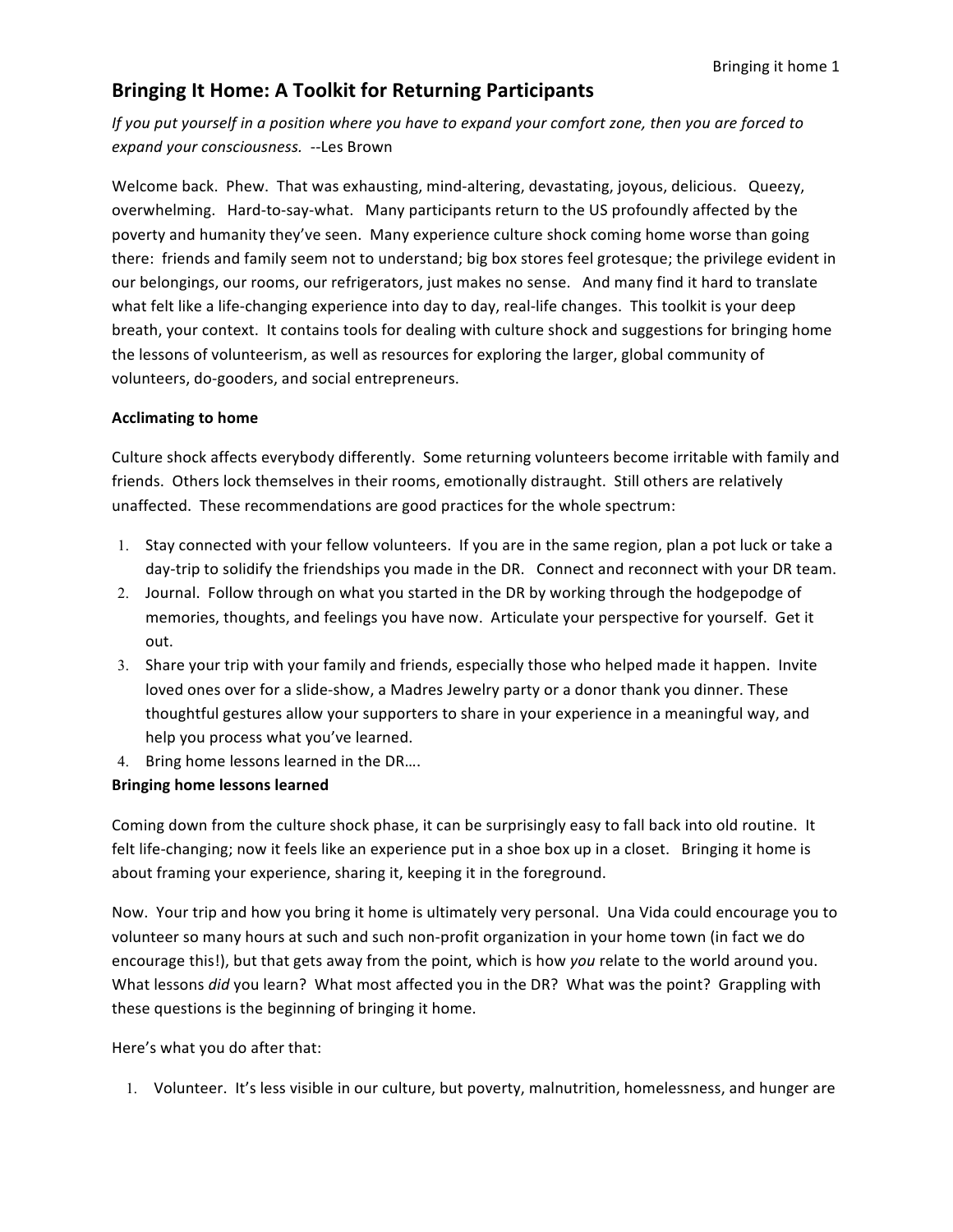## **Bringing It Home: A Toolkit for Returning Participants**

challenges we face in the US as well. Find an organization locally to volunteer with, or think up your own plan.

- 2. Build community. In any way you can. Start a book club. Have a barbeque. And don't think you have to reinvent the wheel; part of building community is actively participating in and strengthening communities that already exist.
- 3. Keep learning, reading, watching. Revisit the book list in "Planning Your Trip." See the next section in this kit, "List of goodness."
- 4. Speak up, advocate, be a voice for the voiceless. Write an article for your local paper. Post. Blog. Tweet.
- 5. Continue to challenge yourself. Play at the edge of your comfort zone, where growth happens.
- 6. Investigate and choose career paths that align with your heart and your gut. Particularly for you young adults on the cusp of big life choices, seek out internships—unpaid if necessary—with organizations you admire.
- 7. Seek out mentors. Find one that will invest in you emotionally. This sounds terrifying but it's really not so bad: network with Una Vida alumni; consider asking for an informational interview from someone you respect; be in touch with Lynne and Una Vida staff.
- 8. Think about a second (or third (or fourth!)) trip. Each trip gets better, affords more perspective. We know this because we've been told this by *every multi-trip alumni we've ever had.*

### **List of goodness**

The list of goodness is fodder for the global citizen: a compilation of programs, organizations, and media outlets that work generally toward alleviating poverty, improving public health, defending social justice, providing opportunity, educating youth, and other such goodness. Use it to engage the issues, and to get inspired.

Acumen Fund (www.acumenfund.org) funds social enterprises, emerging leaders and breakthrough ideas all over the globe. They've championed the idea of investing patient capital—meaning wellresearched and long-term investments—in health, water, housing, energy, and agriculture.

Americorps (www.americorps.gov) sponsors a myriad of year-long positions at non-profits across the US. In addition to the environmental or educational or social work required of the position, Americorps volunteers log development hours—garnering career building skills, planning community action projects, attending technical trainings, etc.—intended to better prepare members for their future careers. 1700 hour volunteers receive a \$4,700 educational award for future or past educational expenses.

Good Magazine (www.good.is) publishes media with a kind of goodness bias. "In a world where things too often don't work, GOOD seeks a path that does. Left, right. In, out. Greed, altruism. Us, them. These are the defaults and they are broken. We are the alternative model. We are the reasonable people who give a damn. No dogma. No party lines. No borders. We care about what works--what is sustainable, prosperous, productive, creative, and just--for all of us and each of us."

**Kiva** (www.kiva.org) links lenders—such as you—to would-be entrepreneurs in the developing world.